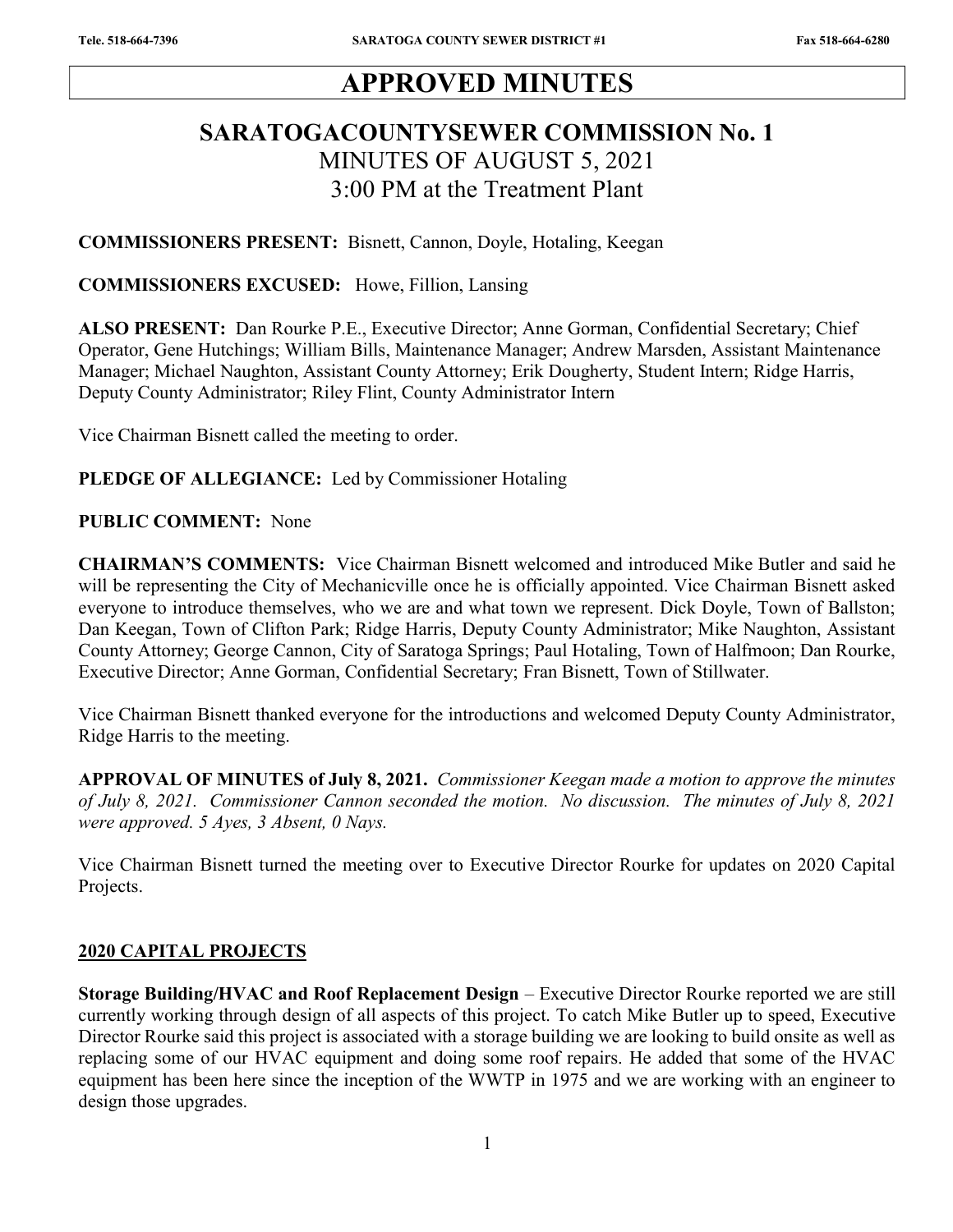Executive Director Rourke said one thing he wanted to bring forward today is the rising cost of the new storage building, with steel material and supply chain worries, we started looking at some different options as opposed to building onsite. One thing we are looking into is potentially purchasing property and were looking at the old DiSiena Furniture buildings in the City of Mechanicville. Executive Director Rourke said he met with Deputy County Administrator, Ridge Harris and County Administrator, Steve Bulger regarding this a couple of days ago and just to say we are interested. The building we are looking to build onsite is 15,700 square feet. We have a current estimate between \$1.8M and \$2.2M for that building. That estimate is approximately (1) year old now, so his guess is it's probably higher. The property we are looking at has a very nice storage warehouse, built approximately (7) years ago that has 23,000 square feet. There is also an 11,000 square foot old show room and a much older warehouse that is approximately 7,000 square feet. That property is currently listed at \$1.2M. Executive Director Rourke said we are going through the steps to understand if purchasing the property makes sense. After talking to Steve and Ridge, the next step is to potentially get an engineer on board to do an environmental assessment of the site and make sure we are not going to be stepping on any hornet's nests and to see if it makes sense economically. He said no action is needed today, he just wanted to bring it up for discussion. He added, not only is the storage building becoming more and more expensive right now with material costs, but also property on our WWTP site is very valuable. So, if there are any future expansions to actually treat wastewater, the thought is that it would happen on this property and saving it for future use is something that you can't put a dollar figure on and it is very important as well.

Commissioner Hotaling said he agreed with Executive Director Rourke on that. The property here is very valuable with infrastructure and with what we are going to have to support coming down the road we are going to need the space. His only concern is that the building probably would not be manned and inquired if it would just be a storage facility. Executive Director Rourke yes but we could potentially move staff there if needed and if we thought that was a concern. Commission Hotaling said if engineers are going to be assessing if they could also make sure everything is secure. Executive Director Rourke said absolutely, security is a good point and there would definitely have to be some money for upgrades there to get it to where we would want it, but still significantly cheaper than building here on site at the WWTP. Executive Director Rourke said we will continue down this road and potentially hire an engineer. Commissioner Bisnett asked what kind of engineer as that property abuts the old railroad yard and there have been issues with pollution in the City of Mechanicville. Executive Director said the realtor was upfront about that and if we were to build anything new, there would need to be mitigation on that soil. Commissioner Keegan inquired about taxation for a municipality. Executive Director Rourke said that is something we would have to look into. He said we typically don't pay property tax but we do pay school tax, so he would have to look into that. Executive Rourke said if there is an appetite to continue down this path at least looking into if it makes sense, then we will move forward. Commissioner Doyle said he thinks it is a good direction to go. Commissioner Bisnett added it certainly is a lot quicker. Executive Director Rourke thanked the Commission. He said all good questions and he will take them into consideration as we move forward.

Interceptor Relining Phase VIIB – Executive Director Rourke provided some background for Mike Butler. He said we use to phase out relining our interceptor. The interceptor sewer runs all the way from this plant to the City of Saratoga Springs. It ranges from 36 inches to 54 inches in size and diameter. We have relined approximately 5 miles of that in phased work and this last phase we want to bond it and do the rest which is approximately 14 miles of lining and we are currently under design for that work. Executive Director Rourke reported we had a good meeting with our design engineer (1) week ago and came up with some things that we think should be added into the plans, access requirements, building access roads, and adding manholes on Northline Road that are in bad shape. He met with Jason Kemper, Director of Planning for the county and discussed rehabilitation requirements on the Zim Smith Trail with some good expectations and guidelines of how he would like to see restoration done and that meeting went well.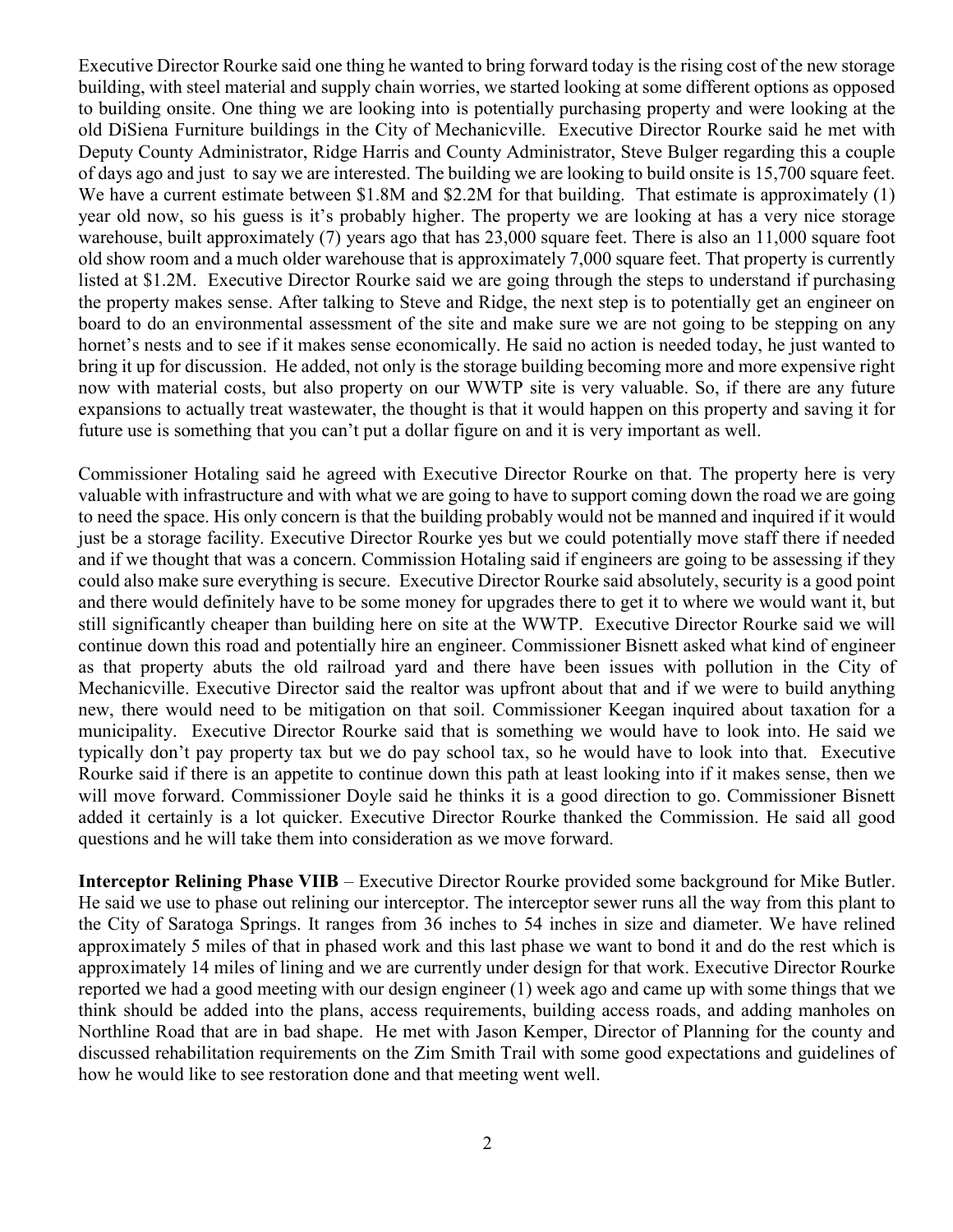**Riverside (Stillwater) I&I Reduction Design** – Motion to approve change order #3 for CKM Electrical. Executive Director Rourke said this change order is for the electrical contract. The contractor needed to install a transformer as well as some other appurtenances because the engineer failed to specify the correct voltage pump. The total change order amount is \$14,646.78 and above 10% of the original contract amount of \$111,815.00 bringing the total contract amount to \$126,461.78. Commissioner Hotaling asked if we could go after the engineer as they were supposed to inspect to make sure everything worked properly. Executive Director Rourke said the reality is we would have had to pay for the transformer anyway and it's the questions of betterment. He added that we learned a pretty good lesson about bringing lawsuits against engineers, that they don't exactly go very well sometimes, at least in our recent past. Executive Director Rourke said that is where he gets a little hesitant on going down that road. Commissioner Doyle said we have to remember not to trust that engineer. Executive Director Rourke said that's our repercussions that we have, remembering when they propose again. Commissioner Doyle said that's true and he thought Commissioner Hotaling had a good point, to specify the wrong voltage pumps was a lack of judgment. Executive Director Rourke agreed it's very frustrating and it delayed the project, but credit to the electrical contractor for figuring out a way to make it work and covering the cost to get the pump station up and running. Commissioner Doyle asked if the extra money would come out of the fund balance. Executive Director Rourke replied no, savings from other capital projects will pay for that additional cost.

Commissioner Doyle made a motion to forward a recommendation to the Board of Supervisors to authorize the chairman to execute an amendment to the agreement with CKM Electrical in the amount of \$14,646.78 for additional electrical construction services required at Riverside #1 Pump Station. This amendment increases the total contract amount from \$111,815.00 to \$126,461.78. Commissioner Cannon seconded the motion. No Discussion. Motion passed: 5 Ayes, 3 Absent, 0 Nays.

Saratoga Springs Pump Station and F.M. Evaluation and Design – Executive Director Rourke informed we received a couple of the reports back for the forcemain and for the pumps at the station. The forcemain report was encouraging, they took thicknesses of the pipe at locations that they could access at the crown of the pipe, thicknesses of the concrete as well as the seal and basically said that the pipe is in pretty good condition at those locations. That was only for (3) or (4) locations so, in order to do proper due diligence we want to dig up a spot closer to the pump station itself and test the crown of the pipe there. He said we also want to CCTV the last 1,500 foot section of the pipe that runs at a 0% slope as that is where we saw a majority of the H2S degradation at the last failure. Executive Director Rourke said we are contacting a third party vendor to help us with the CCTV because our camera don't go that far. We also need to rent specific equipment for that which is why it makes sense to go with a third party vendor which we are currently working on.

Executive Director Rourke said as far as the pumps go, we knew they were in rough shape and that is what the report said. He had a phone call today to go over the conclusions of that report and the manufacturer is recommending either a pure rebuild or straight replacement of those pumps. He said we are still working through which option makes the most sense with regard to the pumps but all in all, still moving forward with that design.

Commissioner Hotaling inquired about the transformer at the Riverside #1 pump station. He asked was it the voltage of the pumps or the voltage coming in that was wrong. Executive Director Rourke said he believes the pumps were 480 volts and the station was 208 volts so we had to bump the voltage up from 208 to 480. Maintenance Manager, William Bills added it worked to our favor as we would have upgraded to 480 from the start as opposed to having to wait and pay a little bit extra to get an expedited install. Commissioner Hotaling said thank you.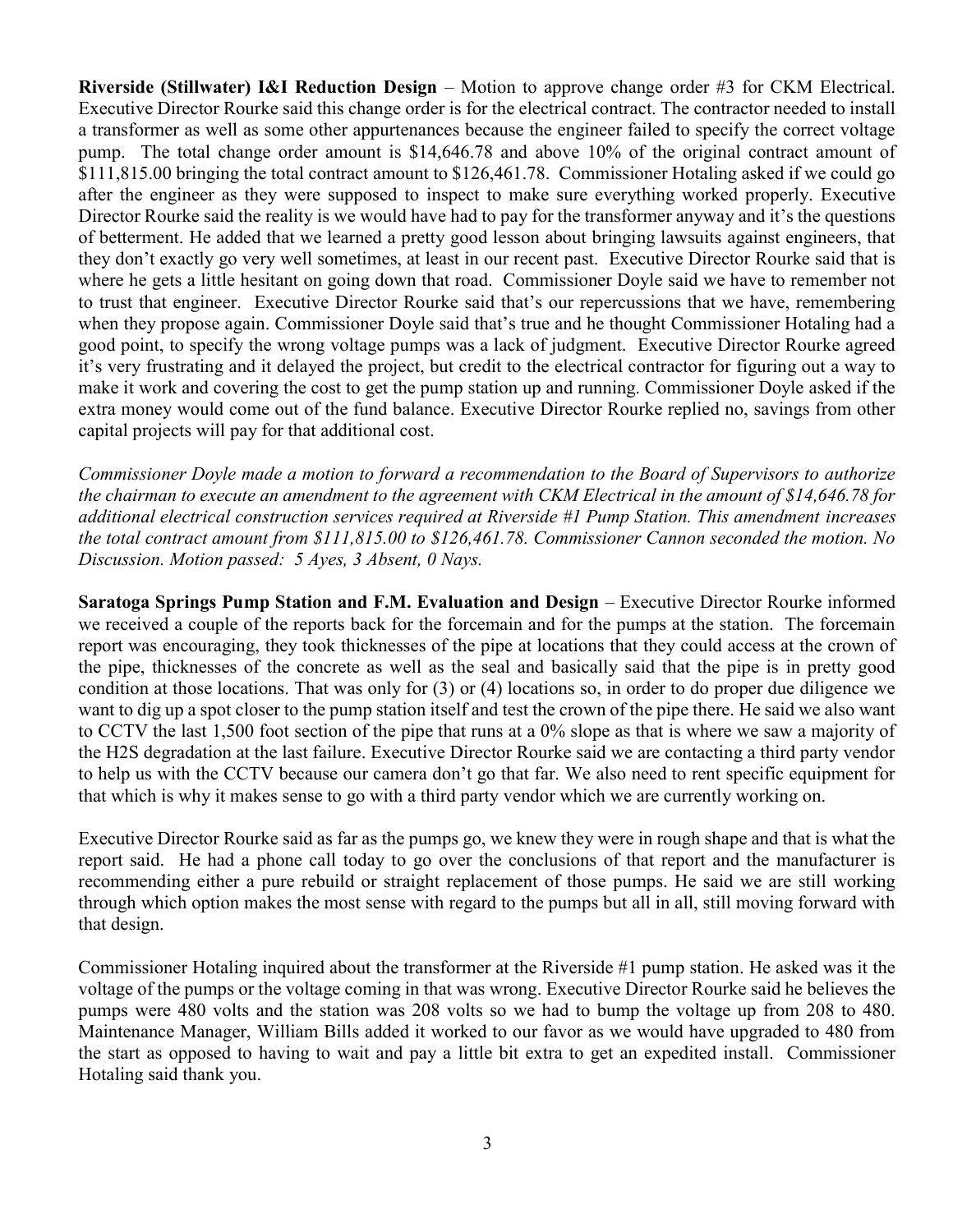### 2021 CAPITAL PROJECTS

LED Lighting Upgrade – Executive Director Rourke said in the agenda packet there is a change order for additional work that needed to be done, including fixing a main lift cable on one of the high mast exterior lights, adding lights to a pole where another cable failed, replacing drivers due to the power issue and recycling our UV lamps. The total cost for the change order is \$12,355.77 and less than 10% of the original contract amount. This brings the total contract amount from \$326,845.94 to \$339,201.71. Executive Director Rourke said there is no action needed as he has the authority to approve change orders under 10% and he is just keeping the Commission informed as the project moves forward.

Commissioner Hotaling added his opinion to that and said it really goes into effect on payback even being so minimal. Executive Director Rourke agreed and said our payback for that project is approximately 7.5 years and he would be surprised if we even eclipsed 8 years with that additional cost.

Secondary Clarifier Gate and MCC Replacement – Executive Director Rourke said he had a meeting with the engineer to discuss the different options for both the clarifiers as well as the electrical upgrades. There are more upgrades than we were anticipating after that CFD modeling and physical modeling was performed and that budget has grown. Executive Director Rourke said the estimate right now for this project is \$9.1M and we currently have \$4.1M budgeted so there is a delta there. He added this project would be a great candidate for additional funding from the county Corona Virus Fiscal Recovery Funds. He said there is a gap here and we are going to have to figure out if we want to do everything all at once and figure out how to fund it and phase it.

CMMS & Asset Management Implementation– Executive Director Rourke said Erik our intern gathered a ton of data on assets over the last few weeks. He said he thinks we obtained new information for approximately 2,100 assets that have gathered and put into Microsoft Access, that includes everything from horsepower, frequencies, capacities, etc., and that information has been sent to our engineer who is helping to upload that to Utility Cloud who is our software platform network implementing for asset management and added that is going well.

Technical Determination of Local Limits – Executive Director Rourke said we are currently performing sampling this week. We are sampling (2) locations in the collection system as well as the influent and effluent of the WWTP and also some primary effluent samples as well. We priced out that effort and he said it's more expensive than he originally anticipated. It is approximately \$57,000.00 for that sampling effort. Part of the reason it's more expensive than he thought is a couple of the parameters we are testing for are much more expensive than a typical analysis and they are parameters that we need to test for because of GF (Global Foundries). He said of the \$57,000.00, approximately \$23,000.00 is analysis needed due to chemical discharged by GF so Executive Director Rourke said he will be reaching out to them to see if we can recoup any of that money that we are expending to figure out what our local limits should and need to be.

### 2022 CAPITAL PROJECTS

Biosolids Handling Facility – Executive Director Rourke said there are a couple of motions for this project as well as information in the agenda packet. He said the recommended alternatives to move forward was moved last month and a public hearing is scheduled for August 17, 2021. He informed that we need (2) resolutions, (1) a project resolution that approves the construction of the biosolids facility for a cost not to exceed \$51,900,000.00 and then (2) a subsequent bond resolution as well to recommend authorizing the issuance of bonds in the amount not to exceed \$51,900,000.00 for the biosolids facility. He said we talked a little about this last month with our engineer and did the alternatives analysis and came up with anaerobic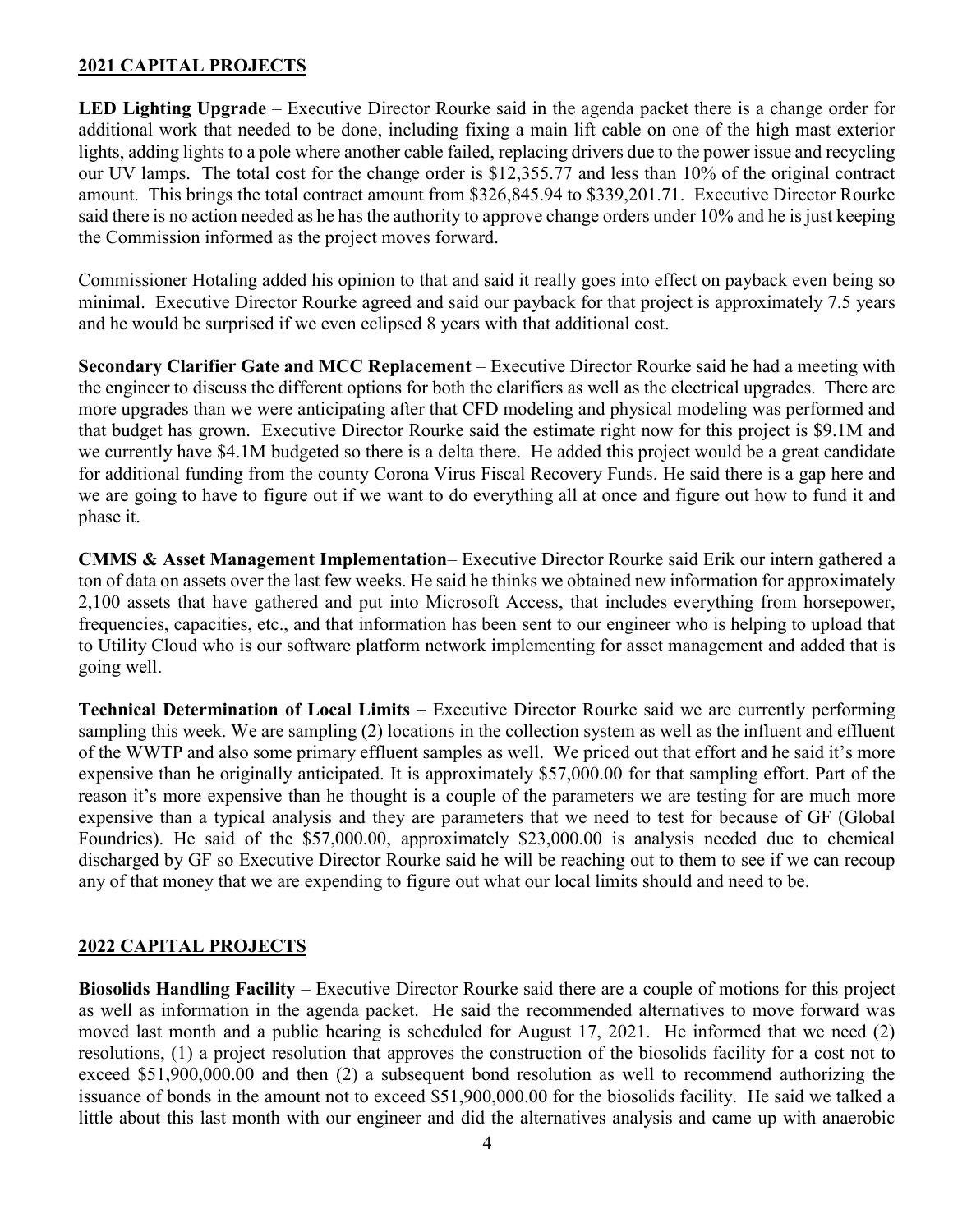digestion, a thermal dryer and renewable natural gas skid to pump the gas back into the pipeline. He said that provided the most value for us and best annualized cost. Executive Director Rourke said the hope is that this project is cost neutral for what we do now. Commissioner Cannon inquired for how long. Executive Director Rourke said for the first year we would hope its cost neutral. He added we spend approximately \$2.7M on sludge hauling every year and the hope would be that the debt service and O&M would be about that same amount of money. Commissioner Keegan asked if there was any slush in the \$51M in case the cost goes up. Executive Director Rourke said there is a 25% contingency referenced on page 28 of the Biosolids Management Plan in the agenda packet under the cost estimate there is a construction contingency of 25% of \$34.3M which adds up to a decent slush fund should costs fluctuate. Executive Director Rourke entertained the 1st motion to approve construction of a Biosolids Management Facility with a cost not to exceed \$51,900,000.00.

Commissioner Cannon made a motion forward a recommendation to the County Board of Supervisors to approve the construction of a Biosolids Handling Facility at Saratoga County WWTP for a cost not to exceed \$51,900,000.00. Commissioner Keegan seconded the motion. No Discussion. The motion passed: 5 Ayes, 3 Absent, 0 Nays.

Executive Director Rourke said before we go into the  $2<sup>nd</sup>$  resolution he wanted to touch on SEQR for this project. We are currently in coordinated review and the expectation is that at the Board meeting in August we would need to adopt a negative declaration and declare Saratoga County lead agency for SEQR. This 2<sup>nd</sup> motion is to recommend authorizing \$51, 900,000.00 in the issuance of bonds to finance the biosolids facility. Commissioner Cannon inquired if we were still going to be generating power and what would we recoup as a result of that. Executive Director Rourke said instead of power we would probably generate natural gas and more or less be a commodity market to produce renewable natural gas. There are large corporations that have sustainability goals that the federal government enforces them to meet and these corporations purchase sustainable energy from other sources which ranges from \$1.25 to \$3.25. Commissioner Cannon asked what the units were. Executive Director Rourke said he believes it's an equivalency to a gallon of gasoline or diesel. Commissioner Cannon stated either way it sounds like it will be a positive effect. Executive Director Rourke said low end we are hoping for \$1M in revenue from this and high end is \$3M with the commodity market. Commissioner Cannon said it is a very import thing to consider as we move forward. Commissioner Doyle agreed. Executive Director Rourke entertained the second motion to recommend authorizing the issuance of bonds in the amount \$51,900,000 for costs related to the construction of the biosolids facility.

Commissioner Cannon made a motion to forward a recommendation to the County Board of Supervisors to authorize the issuance of bonds in the amount of \$51,900,000 for construction of a Biosolids Handling Facility at Saratoga County WWTP. Commissioner Doyle seconded the motion. No Discussion. The motion passed: 5 Ayes, 3 Absent, 0 Nays.

Ammonia Related WWTP Upgrades – Executive Director Rourke said very similar to the last couple of motions, we are going to need the same for this project as well. He said we are all relatively aware of what this project is and why we need to do it. To catch Mike Butler up to speed Executive Director Rourke informed we have an industrial user that discharges a large amount of ammonia and we have more stringent ammonia limits being levied against us from NYSDEC and that industry is expanding. This would be again (2) motions. Executive Director Rourke entertained the 1st motion recommend approval of the proposed construction process upgrades to treat ammonia upgrade for a cost not to exceed of \$33,100,000.00.

Commissioner Keegan made a motion to forward a recommendation to the County Board of Supervisors to approve the proposed construction of process upgrades at the WWTP to treat ammonia and meet new limits proposed by NYSDEC. Commissioner Cannon seconded the motion. Discussion involved Commissioner Hotaling's ability to abstain. Attorney Naughton informed it is a Type II SEQR action as well as a consent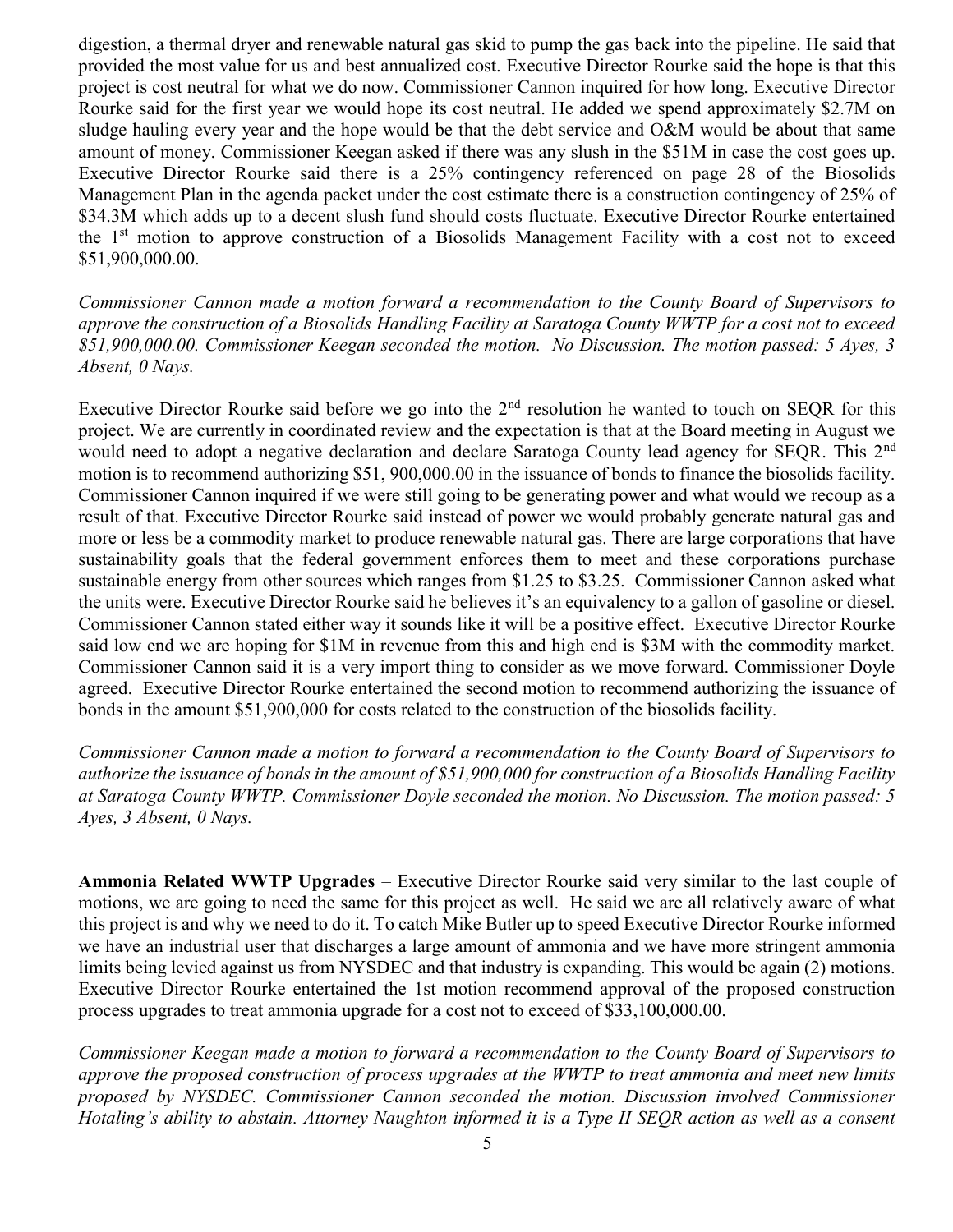order action from NYSDEC so that mitigates any concern for conflict of interest. Further discussion included future ammonia projections through 2025 and Global Foundries possible future expansion. The motion passed: 5 Ayes, 3 Absent, 0 Nays.

Executive Director Rourke entertained the 2<sup>nd</sup> motion to recommend authorizing bonds in the amount \$33,100,000.00 for the proposed construction of the ammonia upgrade project and reiterated as Assistant County Attorney Naughton eluded, it is a Type II SEQR action as well as a consent order action from NYSDEC.

Commissioner Doyle made a motion to forward a recommendation to the County Board of Supervisors to authorize the issuance of bonds in the amount of 33,100,000 to finance the cost of construction of ammonia treatment for the WWTP Ammonia Upgrade Project. Commissioner Keegan seconded the motion. No Discussion. The motion passed: 8 Ayes, 0 Nays.

Bond Counsel – Executive Director Rourke said there was an engagement letter in the agenda packet from bond counsel to perform the work associated with bonding the (2) above projects. There is no specific lump sum for this work as it depends on when and where you bond and if you take our anticipation notes, etc. He said we need a motion to execute the engagement letter with Bond Schoeneck & King to perform bond counseling services for the Sewer District's biosolids and ammonia projects.

Commissioner Doyle made a motion to forward a recommendation to the County Board of Supervisors to authorize the Chairman to execute an agreement with Bond Schoeneck and King to perform bond counseling services for Saratoga County Sewer District. Commissioner Hotaling seconded the motion. No discussion. The motion passed:  $5 \text{ Ayes}$ ,  $3 \text{ Absent}$ ,  $0 \text{ Nays}$ .

Executive Director Rourke thanked the Commission. He said he appreciates everyone's willingness to move forward as these projects are necessary.

### **MISCELLANEOUS**

2022 Scale of Charges – Executive Director Rourke wanted to bring the 2022 Scale of Charges up for discussion today. He said typically he brings the budget with the Scale of Charges in front of the Commission for consideration in October every year and then schedule a public hearing in November to pass in December. What we learned last year, when a question came up on the restaurant rate reduction we did, is if the BOS didn't pass the Scale of Charges in December and pushed it back for us to look at again, there's no time to make changes because the Scale of Charges becomes effective January 1<sup>st</sup> each year. If we can't pass the Scale of Charges in December there's no time to make changes and get them passed before January. Executive Director Rourke said he wants to shift the Scale of Charges up (1) month to allow extra time. He said instead of October, he would bring the proposed Scale of Charges to this Commission in September. He said there is no action needed but he wanted thought it would be a worthwhile discussion on it because of what we saw happen last year. The Commission agreed. Commissioner Hotaling said absolutely and that his assessor would love it. Executive Director Rourke said just on a side note with that, he is working on the budget now and preparing a budget with a \$0 rate increase and a budget with a \$5 rate increase. He said the \$5 rate increase is approximately 2% of our current annual charges.

Commissioner Bisnett inquired if this was a flat increase as opposed to a percentage increase. Executive Director Rourke said yes, it's easier as there are so many different rates for each municipality. Commissioner Bisnett said his only thought was disparity for someone that has a higher rates vs. a lower rate and that the additional cost isn't proportionate. Director Rourke said it comes back to the question of why they are different in the first place. He said if we do that, we are going to end up having much more discord amongst the